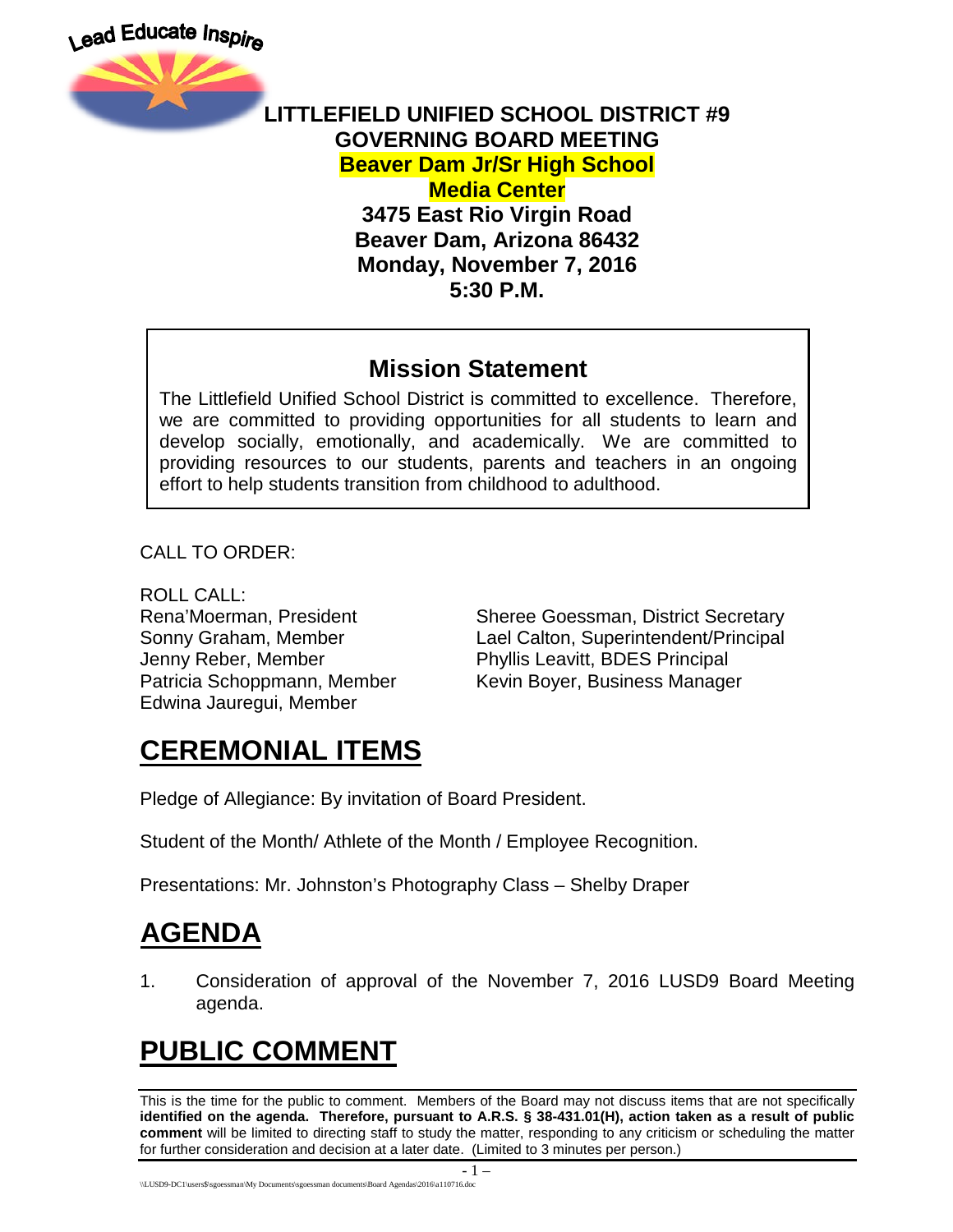

2. Public Comment.

### **INFORMATION AND DISCUSSION:**

- 3. Student Council Report.
- 4. Mr. Boyer, Business Manager.
	- a. Student Activity Account Balance.
	- b. Budget Update.
	- c. Food Service Financial.
	- d. Free and Reduced Lunch Program
	- e. Updated status on the line of credit and cash balances.
	- f. Bus transportation.
	- g. Street light on Pioneer Road adjacent to Easy Living.
	- h. Other
- 5. Mrs. Calton, Superintendent/Principal
	- a. Lunch Survey Results  $7<sup>th</sup>$ -12<sup>th</sup> grades.
	- b. Letter to the Editor Scam
	- c. Pre-Thanksgiving Movie & Popcorn / Turkey Bowl Assembly
	- d. ASA Conference update
	- e. Superintendent Evaluation Instrument.
	- f. ASBA New Board Orientation & Annual Conference
	- g. Other.
- 6. Board Reports.
	- a. Other

# **CONSENT AGENDA**

Approval of Routine Orders of Business. Documentation concerning the matters on the Consent Agenda may be reviewed at the Littlefield Unified School District Office, located at 3490 East Rio Virgin Road, Beaver Dam, Arizona. Any Board Member may request an item be pulled off the agenda for further discussion.

- 7. Consideration of approval of the October 11, 2016 Regular Meeting Minutes.
- 8. Consideration of approval of Vouchers:
	- a. LUSD9 Payroll Vouchers: 9/1709.
	- b. LUSD9 Vouchers: 1008.

(Members of the public may view the content of the vouchers 24 hours prior to the board meeting in the district office.)

9. Consideration of approval of FY 2016/2017 Certified Substitutes and Classified Substitutes Ratification as per the attached list, including the following: